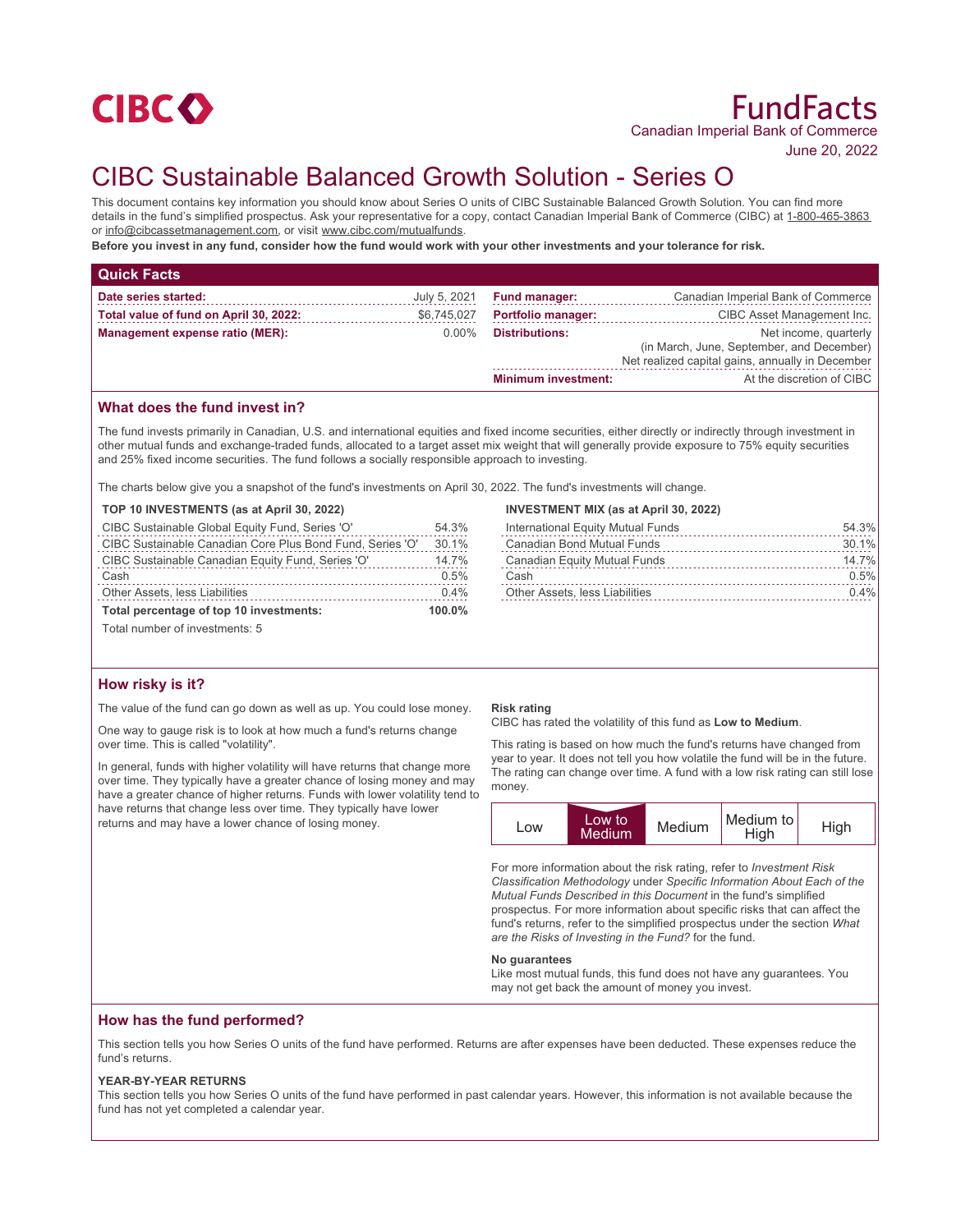#### **BEST AND WORST 3-MONTH RETURNS**

This section shows the best and worst returns for Series O units of the fund in a 3-month period. However, this information is not available because the fund has not yet completed a calendar year.

#### **AVERAGE RETURN**

This section shows the value and annual compounded rate of return of a hypothetical \$1,000 investment in Series O units of the fund. However, this information is not available because the fund has not yet completed 12 consecutive months.

| Who is this fund for?                                                                                                                                                                                                 | A word about tax                                                                                                                                                                                                                                                                                     |  |
|-----------------------------------------------------------------------------------------------------------------------------------------------------------------------------------------------------------------------|------------------------------------------------------------------------------------------------------------------------------------------------------------------------------------------------------------------------------------------------------------------------------------------------------|--|
| Investors who:<br>• want a fund with a socially responsible approach to investing;<br>• are seeking a combination of long-term capital growth and some<br>income; and<br>• are investing for the medium to long term. | In general, you will have to pay income tax on any money you make on a<br>fund. How much you pay depends on the tax laws where you live and<br>whether or not you hold the fund in a registered plan such as a<br>Registered Retirement Savings Plan (RRSP) or a Tax-Free Savings<br>Account (TFSA). |  |
|                                                                                                                                                                                                                       | Keep in mind that if you hold your fund in a non-registered plan, fund<br>distributions are included in your taxable income, whether you receive<br>them in cash or have them reinvested.                                                                                                            |  |

## **How much does it cost?**

The following tables show the fees and expenses you could pay to buy, own, and sell Series O units of the fund. The fees and expenses - including any commissions - can vary among series of a fund and among funds. Higher commissions can influence representatives to recommend one investment over another. Ask about other funds and investments that may be suitable for you at a lower cost.

## **1. SALES CHARGES**

There are no sales charges payable when you buy, switch, or sell Series O units of the fund.

#### **2. FUND EXPENSES**

You don't pay these expenses directly. They affect you because they reduce the fund's returns.

As at December 31, 2021, the expenses for Series O units of the fund were 0.03% of its value. This equals \$0.30 for every \$1,000 invested.

|                                                                    |                                                                                                                                                                                                                                                                                                                                                                                                                                                                                              | Annual rate<br>(as a % of the fund's value) |
|--------------------------------------------------------------------|----------------------------------------------------------------------------------------------------------------------------------------------------------------------------------------------------------------------------------------------------------------------------------------------------------------------------------------------------------------------------------------------------------------------------------------------------------------------------------------------|---------------------------------------------|
| Management expense ratio (MER)<br>respect of Series O units.       | This is the total of the fund's operating expenses for Series O units of the fund. No management fees are charged in                                                                                                                                                                                                                                                                                                                                                                         | $0.00\%$                                    |
| Trading expense ratio (TER)<br>These are the fund's trading costs. |                                                                                                                                                                                                                                                                                                                                                                                                                                                                                              | 0.03%                                       |
| <b>Fund expenses</b>                                               |                                                                                                                                                                                                                                                                                                                                                                                                                                                                                              | 0.03%                                       |
| More about the trailing commission<br><b>3. OTHER FEES</b>         | No trailing commission is paid in respect of Series O units.<br>You may have to pay other fees when you buy, hold, sell, switch, or convert units of the fund.                                                                                                                                                                                                                                                                                                                               |                                             |
| Fee                                                                | What you pay                                                                                                                                                                                                                                                                                                                                                                                                                                                                                 |                                             |
| <b>Management fee</b>                                              | Series O units are available to investors who have entered into, or whose representative's firm or discretionary<br>manager has entered into, a Series O unit agreement with CIBC. The management fee is negotiated with and paid<br>by, or as directed by, Series O unitholders, or representative firms and discretionary managers on behalf of Series O<br>unitholders. Such management fee will not exceed the annual management fee rate for Series F units of the fund<br>$(0.75\%)$ . |                                             |
| Short-term trading fee                                             | Up to 2% of the value of units you sell or switch within 30 days of buying them. This fee goes to the fund.                                                                                                                                                                                                                                                                                                                                                                                  |                                             |
| Switch fee                                                         | If you sell units of the fund to buy units of another fund, you may pay a switch fee of up to 2% of the value of units you                                                                                                                                                                                                                                                                                                                                                                   |                                             |

switch through a representative's firm other than CIBC Securities Inc. or CIBC Investor Services Inc. This fee goes to your representative's firm. Conversion fee **If you convert units of the fund to another series of units of the same fund, you may pay a conversion fee of up to 2%** of the value of units you convert through a representative's firm other than CIBC Securities Inc. or CIBC Investor

Services Inc. This fee goes to your representative's firm.